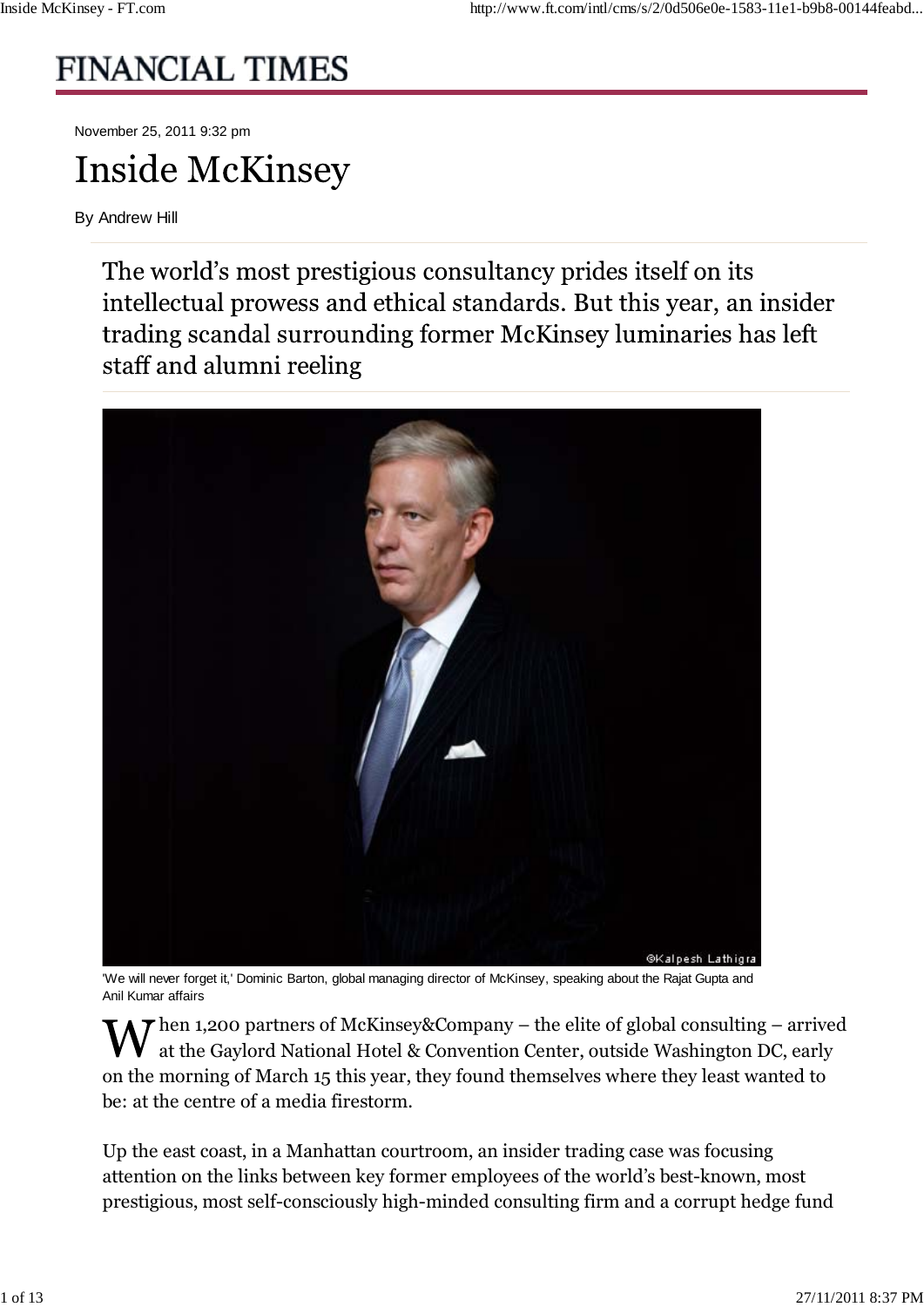boss. For outsiders, intrigued by and suspicious of the McKinsey mystique, it was an irresistible combination. For partners, most of whom had flown into Washington from their offices around the globe for the scheduled annual meeting, it was a public embarrassment, a private outrage – and even a potential threat to the future of "the Firm", as McKinseyites call their employer. "You can't underestimate the shock, the disbelief and anger there," recalls one McKinsey veteran. As Dominic Barton, the Firm's personable global managing director, brought the opening plenary session to order, the older partners were "completely ashen-faced", the same person recalls.

The cause of concern was the New York trial of Raj Rajaratnam, founder of the Galleon hedge fund group. He was accused of insider dealing, allegedly using tips passed to him by former McKinsey partner Anil Kumar, and the once-unimpeachable Rajat Gupta, who had served three successive three-year terms as global managing director of the Firm up to 2003. Kumar had pleaded guilty to passing confidential information to Rajaratnam and was under cross-examination in New York. Gupta, who had retired from McKinsey in 2007, was fighting an administrative order from the Securities and Exchange Commission, made only two weeks earlier. (The SEC later dropped its case, but federal prosecutors pursued it.) The allegation? That he had shared tips with the hedge fund boss, following board meetings at Procter & Gamble and Goldman Sachs, where he was a director.

Barton shared the platform that day with Jean Molino, the firm's general counsel. Partners who were present say there was a lot of "pushback" from the audience, though little fingerpointing. Over the course of about 90 minutes, Molino described the legal situation, while Barton explained what the Firm was doing to allay the concerns of clients and alumni about the alleged breaches of confidentiality and McKinsey's all-important principles. The partners' principal anxiety was summed up in one recurring question: "Why didn't we pick up on it?"

If Barton and Molino thought they had soothed that concern, they were mistaken. Later that day, the New York court heard tapes of conversations between Gupta and Rajaratnam in July 2008. Though Gupta had left McKinsey in 2007, as an ex-managing director he was a carrier of the McKinsey flame. Yet the recording appeared to McKinsey partners to show that Gupta had known that Rajaratnam was paying Kumar for information. As shocking to them was the fact that they had not previously been made aware of any such activities. Until then, says one partner, the senior consultants had been ready to debate the rights and wrongs of Gupta's position. But the recording put an end to that. It appeared, according to the same partner, that he was "acting in total breach of what everyone expected of him".

Barton and his management team of eight partners were in conclave in a private room on the evening of March 15 when the news of the tapes filtered through. "We've got to go out there again," he told those present. With partners seething, the team decided to recast the first session the next day to tackle a new round of questions about the biggest public crisis in this very private partnership's 85-year history.

When James Kondo, now head of Twitter Japan and a visiting professor at Hitotsubashi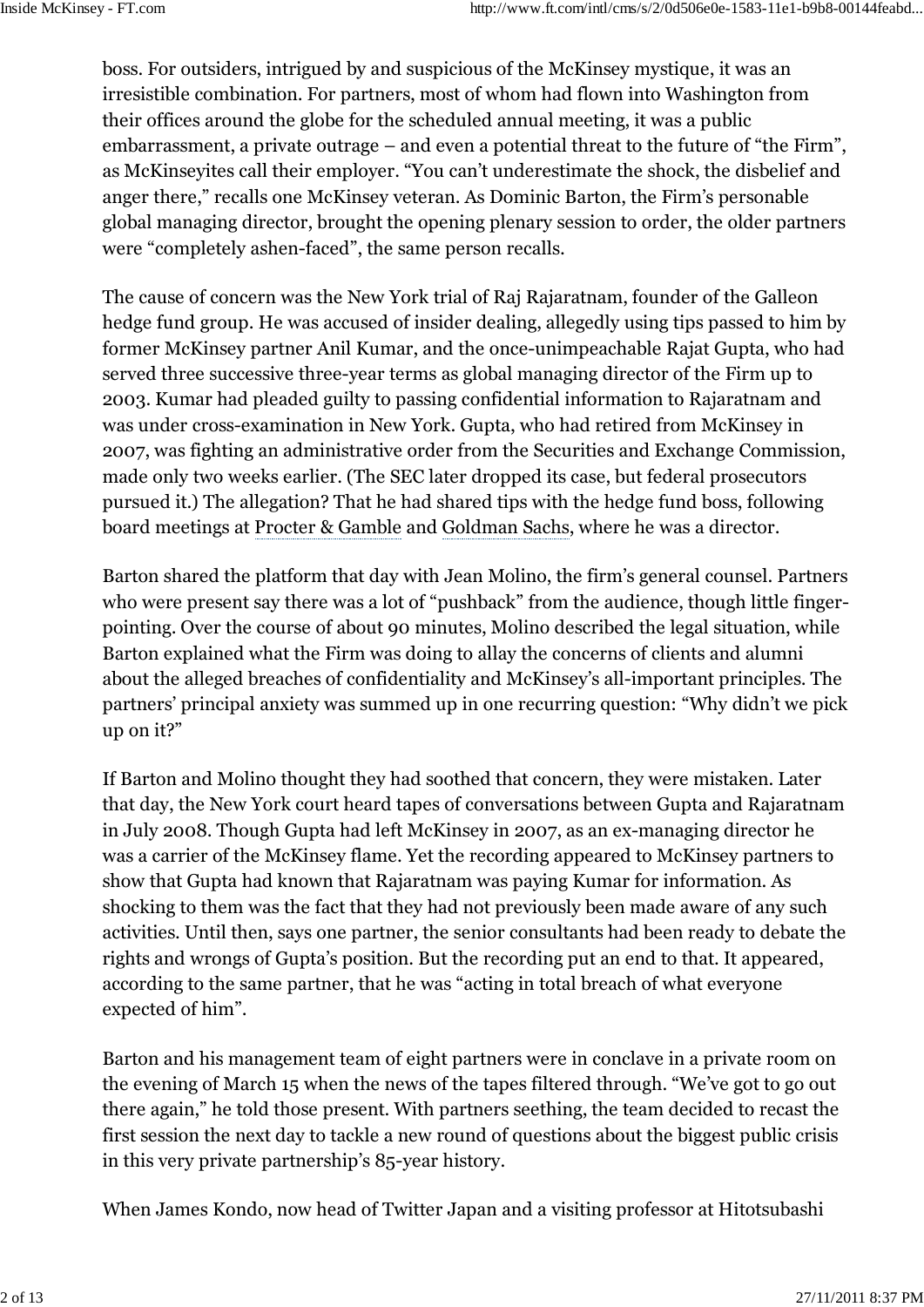University ICS, joined McKinsey, he says insiders offered two analogies to help him understand the Firm: the Jesuits, and the tailors of Savile Row, who "unlike fashion houses and designers … are always in the background".



The founder James O. McKinsey, who created the company in 1926

Yet McKinsey is arguably better known than either the Catholic religious order or the London suit makers. Founded in 1926 by James O. McKinsey, who originally styled its consultants as "management engineers", McKinsey is to consulting what Goldman Sachs is to banking: it supplies the most prestigious – and perhaps the most expensive – advice that top corporate and government clients can buy.

In 1937, after James McKinsey died unexpectedly, the Firm nearly disintegrated, but it came through this early crisis, was refounded in 1939 and grew in the 1950s and 1960s into an increasingly global consultancy, with revenues that had swelled tenfold to \$20m by 1967. Periodically since then, the partnership has castigated itself for growing too far, too fast

– but grown it has. As a private body it releases no figures, but Forbes estimates its current overall annual revenues at \$7bn. It boasts 9,000 consultants worldwide out of a total staff of 17,000.

Since the 1970s, the consulting industry has burgeoned. For a company to shun consultants altogether is now rare, even eccentric. Walter Kiechel, author of *The Lords of Strategy* – a history of the discipline and the people who developed it – has estimated that three-quarters of the largest companies in the US, and similar percentages elsewhere, use strategy consultants such as McKinsey, Boston Consulting Group or Bain. In this strategy niche alone – where McKinsey carved out a pre-eminent position in the 1970s and 1980s – industry analysts estimate that the Firm retains a 10 per cent share of a \$21bn market globally, ahead of Deloitte and BCG. On a broader measure of revenues, between 2009 and 2010 – despite the arrest of Anil Kumar and the spreading rumours about Rajat Gupta – McKinsey expanded by nearly 9 per cent. Of the top 10 consulting practices, only PwC, which offers a broader range of services, registered higher sales growth. McKinsey is, however, by no means the world's biggest consultancy: it ranks only seventh by revenues.

But league table positions and absolute size are not as important to McKinsey as the quality of its frontline consultants, clients and work, and the extent of its influence. The Firm has long aimed to mop up the top graduates from universities and business schools – Rhodes scholars from Oxford (such as Barton), Baker scholars from Harvard Business School (such as Gupta), and so on – and insists they stay sharp. The Firm expects the leading partners in each discipline to be in the top 50 in the world. Industry insiders say directors, the equivalent of senior partners, earn at least  $\gamma = \gamma$  annually – a comparatively modest sum by the standards of the global chief executive class they serve.

Prestige costs money. McKinsey does not publicise its fee structure. But as a condition of bidding for US government consultancy contracts, rates have to be made public online. For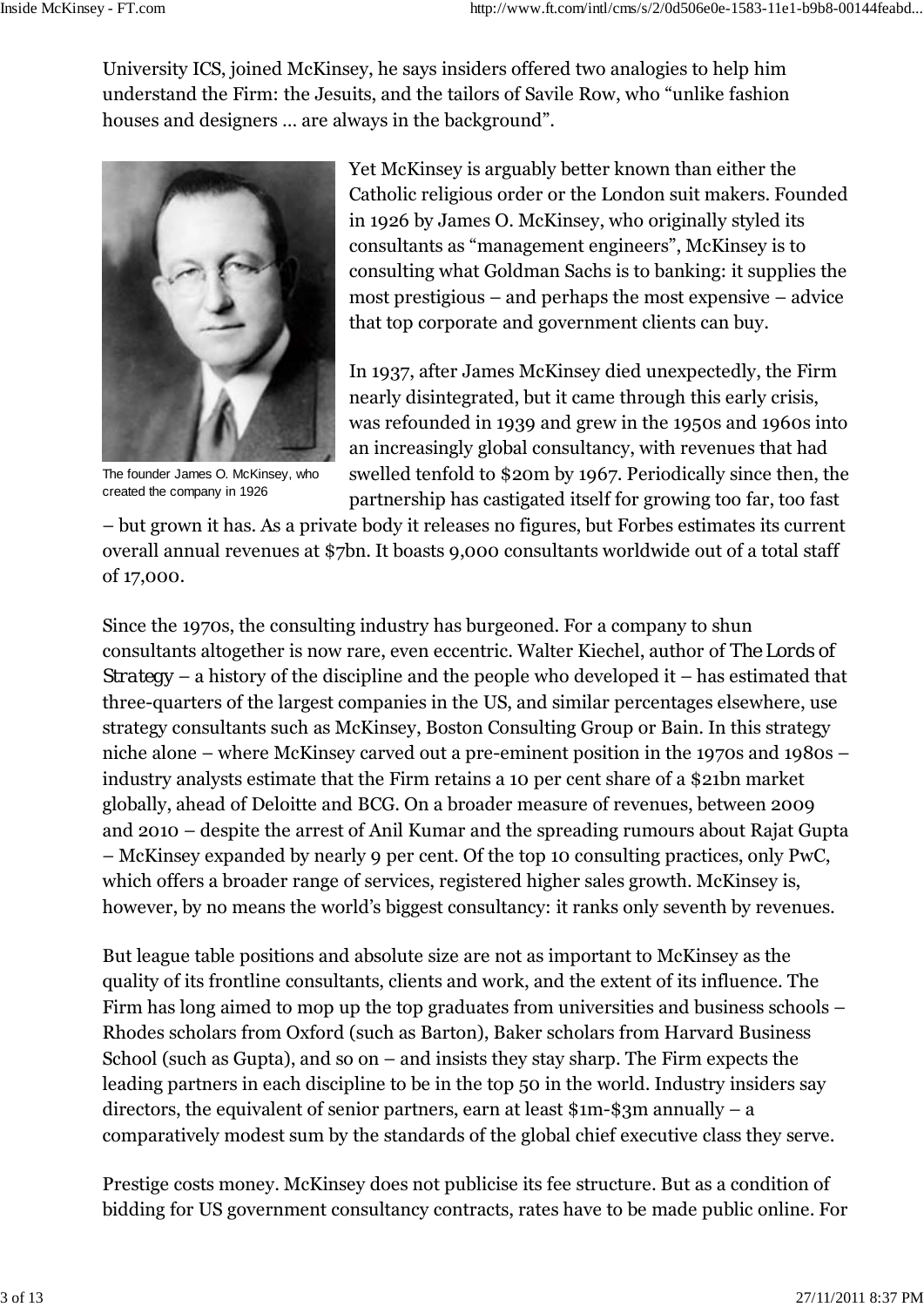instance, it would cost the American taxpayer \$164,165 a week to tap the wisdom of one McKinsey engagement manager and three associates (the consultants below partner level), with "guidance and support" from other senior leaders. Comparisons are inexact, but based on information supplied for the same purpose, four experienced Accenture partners working for seven days would cost about 20 per cent less than the McKinsey sub-partner team. Despite the premium price of its services – or perhaps because of it – McKinsey says the 3,200 clients it has served over the past five years include 90 of the top 100 companies worldwide.

McKinsey diligently cultivates its reputation as trusted adviser at the highest level. Author Walter Kiechel writes that "the Firm's ability to insinuate itself into local elites drives its competitors slightly berserk with envy." In new markets such as China, where it has built contacts from the Communist leadership down, this schmoozing converts into "engagements" (the McKinsey term for client projects). These in turn become the "reference cases" that will spawn recommendations that other organisations should employ the Firm.

At the same time, the seeming omnipresence of former McKinsey consultants in high corporate and political places helps foster a sense of its importance. Even a couple of years in McKinsey's lower reaches – as a business analyst or associate – can lift graduates of the Firm towards the corporate troposphere. They become heads of strategy, vice-presidents of sales, or directors of business development. Longer-serving consultants who have made "principal" (junior partner) or director are sometimes launched from there straight into seats in the boardroom, round the cabinet table, or into leading prominent NGOs.



Powerful alumni (from left): British foreign secretary William Hague, Facebook COO Sheryl Sandberg and Italy's new economic 'superminister' Corrado Passera

The McKinsey roll of honour is long. Lou Gerstner, chairman of Carlyle Group and former head of IBM, and James Gorman, boss of Morgan Stanley, are both alumni. Sheryl Sandberg, Facebook's chief operating officer, worked at McKinsey. So did the CEOs of BHP Billiton, Amgen, Boeing and Vodafone. Britain's foreign secretary William Hague, and its chief financial regulator Lord Turner, used to be McKinsey insiders. Italy's new economic "superminister" Corrado Passera worked at the Firm.

The powerful alumni network is in part the fruit of McKinsey's policy of "up or out" –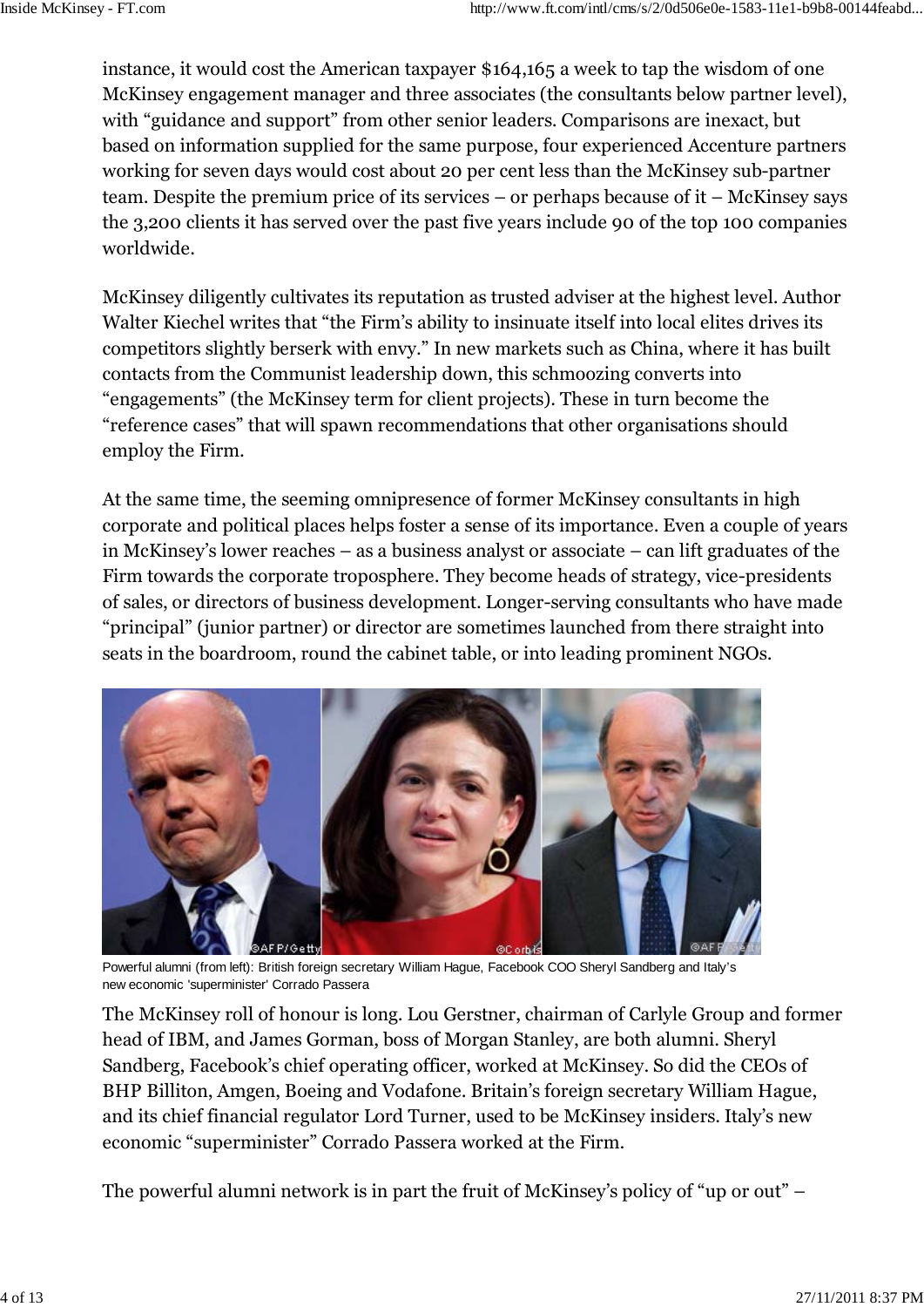perhaps the best example in global business of a mutually beneficial rolling redundancy programme. Every two or three years, McKinsey determines whether its consultants will make progress to the next level in the Firm. If not, it gently pushes them out. The internal talent pool is further distilled and the Firm extends its web of potential contacts and customers. As a result, McKinsey alumni are famously loyal. Even those who spoke on background for this article – and had left the partnership years earlier – occasionally slipped back into the first person plural when talking about the Firm.

McKinsey teams often work to a template – an approach lauded by fans, condemned by critics – applying fact-based, structured techniques to any problem they are handed. This approach does not differ much from that of other consultants. But the implicit contract with McKinsey is that nobody else has the intellectual wattage, or the relentless devotion to the task provided by what one ex-director describes as a band of "insecure, deeply left-brain, hyper-intellectual, OCD over-achievers".

The chief executive of one Indian services company, who hired McKinsey for a time-sensitive project, says: "If an organisation can get 50 or 60 partners across the world incentivised on a project … then I think they have a competitive advantage." Other consultants to which he offered similar contracts could not manage it, he claims.

The culture binds staff closely to their employer. Some speak, only half in jest, about a code of omertà. Those who have worked there put a more positive spin on it. "Privacy is a natural outcome of people putting the client first and the work first," says the former director. "It isn't like … the big swinging dicks [of Wall Street investment banks]. People who get bigger than the Firm don't last." Ex-partner James Kondo agrees. Ego is "one of the things that destroys consulting firms", he points out. Dominic Barton, he adds, "embodies the humility and low-key ethos that's important to maintaining the organisation".

Certainly, the global managing director does not fit the caricature of McKinsey consultants as arrogant know-alls with, in the words of another former partner, "lots of IQ, not much EQ". Barton – known as "Dom" – is the kind of corporate boss who comes down to the lobby to greet his guests, and emails them useful follow-up information before they have returned to their offices. His manner is that of a firm but kindly doctor – exactly the sort of person an anxious chief executive seeking a diagnosis of his company's malaise might turn to. Though a Canadian, Barton was running the Firm's Asian operations from Shanghai in 2009 when partners elected him to the top job, following a five-year stint in South Korea. He represented a clear choice by partners to seek a leader "from Asia", says one colleague. It was a bet on expertise about the fast-growing region that has only looked shrewder as the crisis in the US and Europe has dragged on.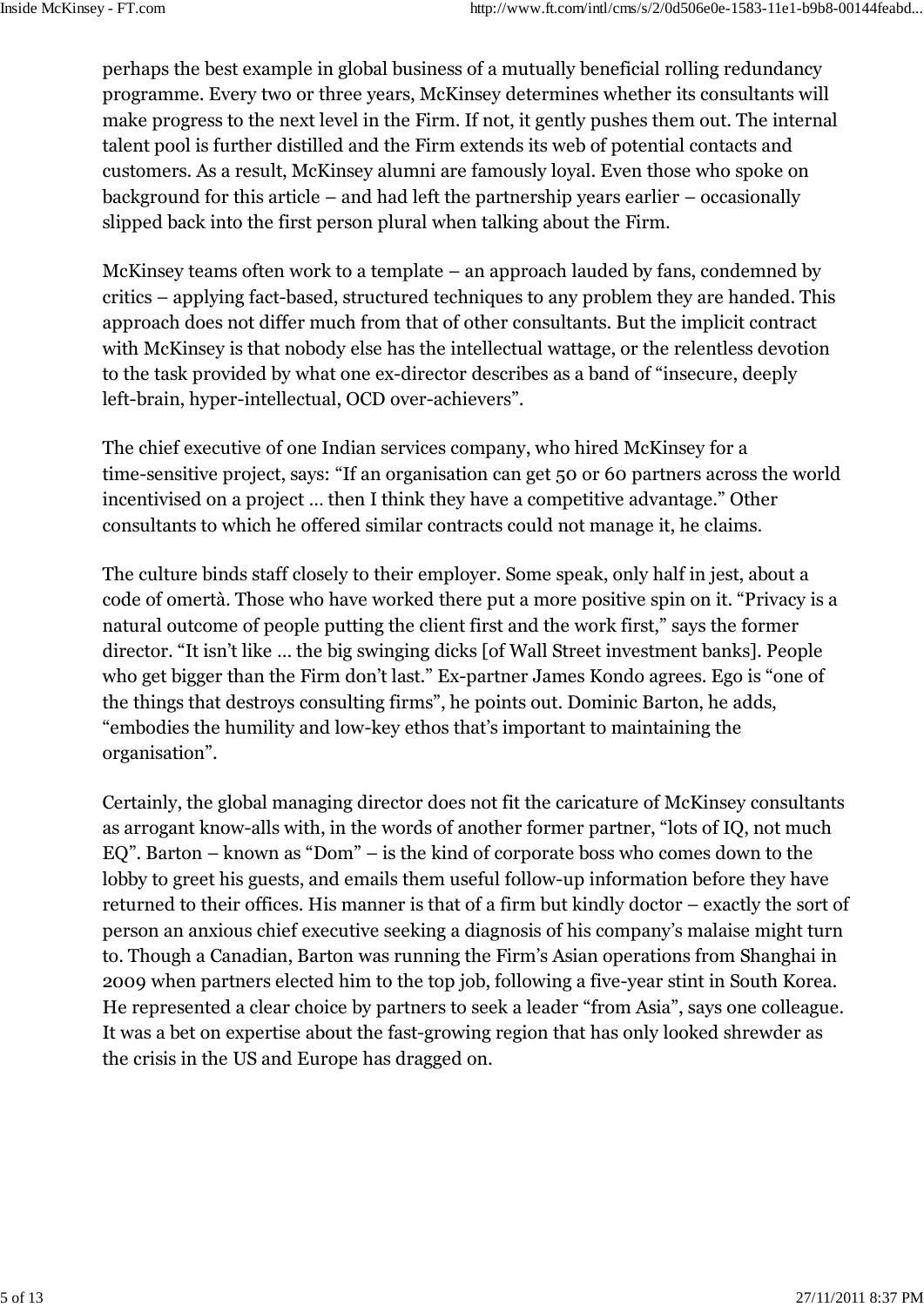

The transformer Marvin Bower became managing director in 1950; he laid down the Firm's famous principles and is still seen as its 'soul'

He also sits comfortably in a line that goes back to legendary McKinsey chief Marvin Bower, who took up the role of managing director in 1950, aged 47, only a year older than Barton when he took the top job.

Bower, who died in 2003, is still worshipped as the soul of McKinsey. He transformed it from James O. McKinsey's bunch of "management engineers" into a modern consultancy and laid down the principles around which the Firm is supposed to revolve. A framed version hangs on the wall in Barton's London office, overlooking the Trocadero centre near Piccadilly – and in McKinsey outposts around the globe.

Bower also helped enshrine the "obligation to dissent", which encourages even junior associates to challenge their seniors if they think something is not right.

The firm itself highlights, in an online tribute, his 1967 farewell memo to the London office in his last year as managing director. In it, he urges directors and principals to "shout out *whenever they feel we're doing anything that might impair the enduring values of the professional approach, or just letting those values erode through inattention*" [his emphasis]. Asked by Fortune magazine in 1993 which period in the firm's history had worried him most, he replied: "Now … Have we grown too fast? Have we begun to think too much about money because we've got so much coming in? ... People who make a lot of money get to thinking about having four homes to keep up, or maybe they want to buy a yacht. If an individual consultant has to make a professional decision on the spot and he has too many obligations, I worry that he is likely to make a decision to attract a client who shouldn't be attracted."

**. . .**

What shocks staff and alumni is that Rajat Gupta should stand accused of precisely these sins of self-enrichment and self-aggrandisement. In one of the most memorable passages from the tapes played at the Galleon trial, Raj Rajaratnam, the hedge fund's founder, and Anil Kumar speculated that Gupta wanted to become a senior adviser to Kohlberg Kravis Roberts, the private equity firm, in order to become part of a "billionaire circle". As industry observer Raju Patel of Fulcrium, a specialist strategy consultancy, puts it: "If Marvin Bower were alive today and this [scandal] happened, he'd have a heart attack."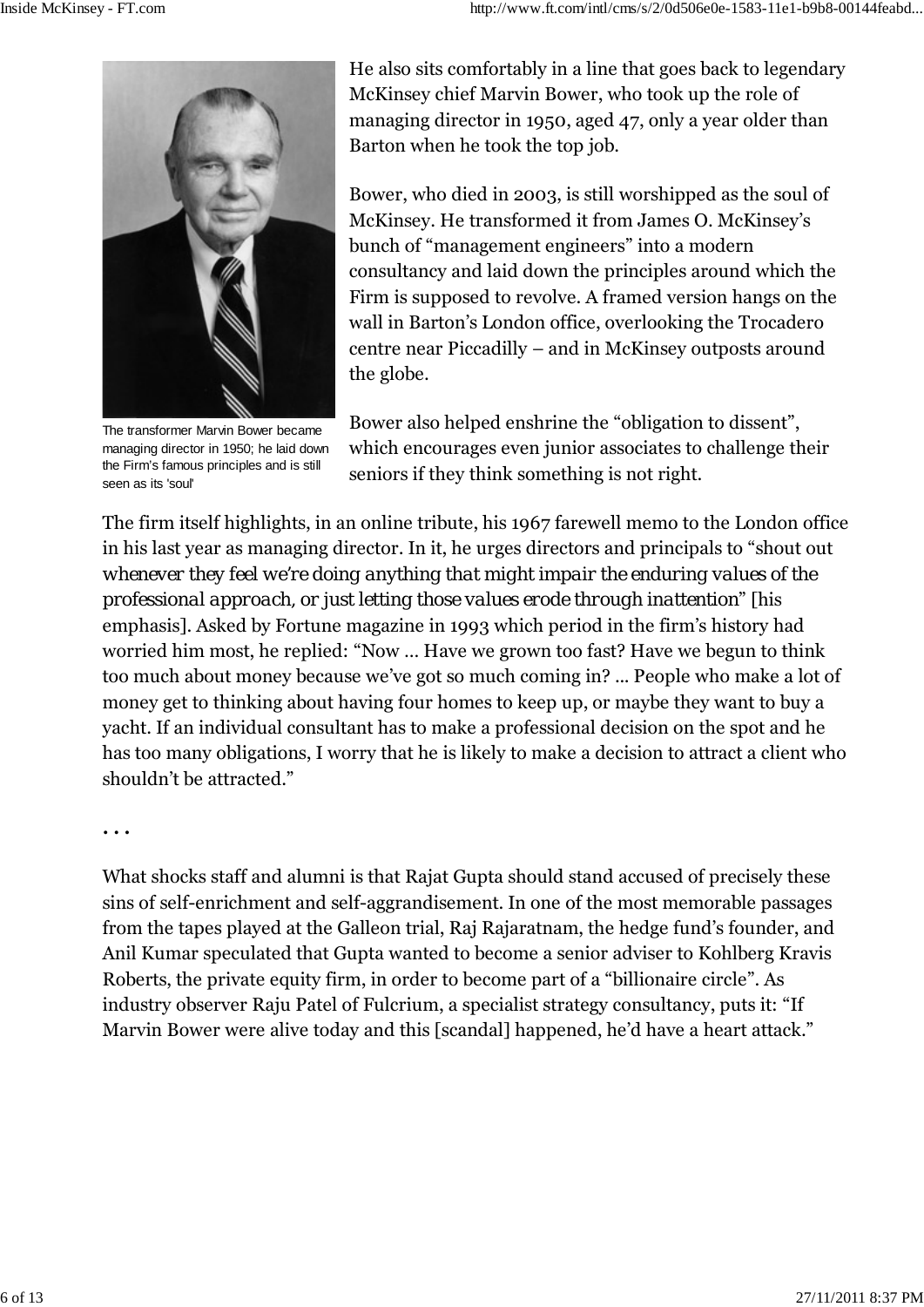

Rajat Gupta, McKinsey global MD, 1994-2003. Faces one charge of conspiracy to commit securities fraud and five of securities fraud. He denies wrongdoing

But people who know Gupta echo the words of one Indian executive – "I can't put the two pieces together". On the one hand, there is McKinsey managing director Rajat Gupta, the highest-profile Indian-American business figure of the 1990s and early 2000s and the embodiment of the Bower values; on the other, there is post-McKinsey Rajat Gupta, alleged tipster of insider traders.

Born in Calcutta and educated in New Delhi at the prestigious Indian Institute of Technology, before attending Harvard Business School, Gupta joined McKinsey in 1973, having been turned down at the first attempt. He was a highly regarded leader of the Firm's Scandinavian and Chicago operations and his election as global managing director in 1994 – the first non-American in the role – was a crowning achievement.

It brought him huge accolades in India, and he repaid his native country with big philanthropic gestures. He helped start the Indian School of Business, with the help of now-disgraced McKinsey colleague Anil Kumar, and raised and donated money for Indian earthquake victims and HIV-Aids programmes, all the while nurturing Indian business contacts for the Firm.

"Humility" is the word that crops up in most interviews with Gupta conducted during his tenure. In 1999, he told the FT that Marvin Bower "set the values and … was a role model in saying you have to leave the institution stronger than you found it". His three, three-year terms as managing director, from 1994 to 2003, were marked by a public commitment to, in his description, "a value-based, participative, partnership model of governance".

But he had his critics internally, some of whom felt he had expanded McKinsey too fast –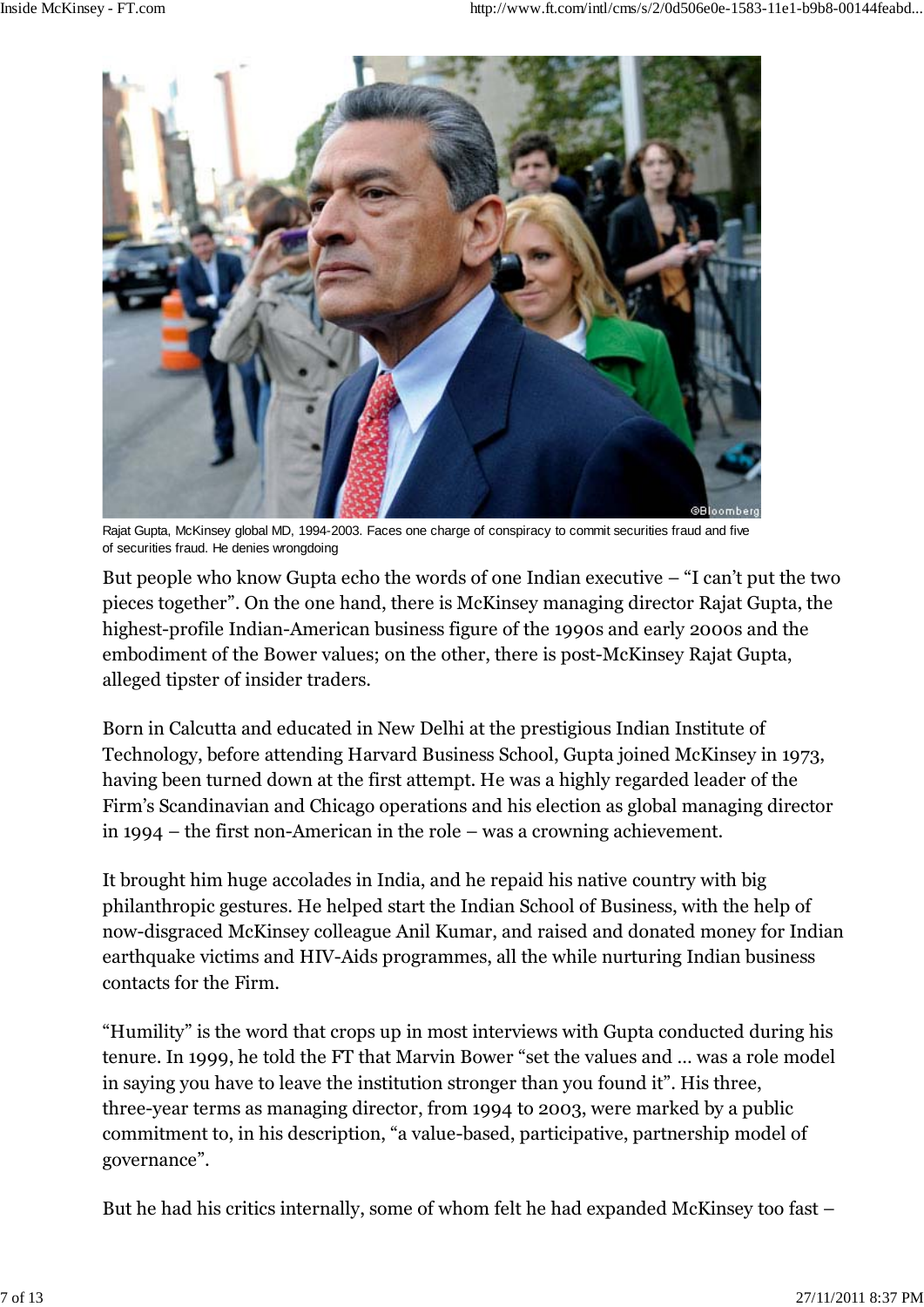the Firm's self-diagnosed recurring weakness – with an aggressively commercial approach, particularly during the dotcom boom of the late 1990s. His re-election for a third term in 2000 was, unusually, contested. But contemporaries say the criticisms were based on strategic, not ethical, differences. "He did so much good, in such a modest way, for so long, that there must be another factor [that led to the current situation]," says one now.

The role of McKinsey managing director contains contradictions. As Walter Kiechel has written of consultants in general, even the best "can be fairly hermaphroditic creatures, one minute exhibiting a professor's passion for the great clarifying concept, the next displaying sales skills worthy of a street hustler". Like all heads of McKinsey, as well as espousing the Bower values, Gupta also dined at the highest tables of the corporate world, from Davos to New Delhi. Exploiting this network, he made some risky non-McKinsey business alliances. In 2006, the year before he retired from the Firm, he partnered, fatefully, with Galleon's Rajaratnam, to establish the investment firm that became New Silk Route. Separately, according to SEC filings on behalf of a company called Infogroup, Gupta and Kumar's wives had set up a company called Mindspirit, through which, in 2001, the two consultants offered business advice to Infogroup and its chief executive. McKinsey believes Mindspirit was an investment vehicle. If the pair were offering consulting services on the side, this would not have been illegal, but it would have violated the Firm's standards.

"He never lacked for confidence," says one ex-McKinsey director who knew Gupta. This self-confidence and web of contacts made him a natural candidate to join the boards of Procter & Gamble and Goldman Sachs as he prepared for his post-McKinsey career. But US prosecutors in Manhattan now allege Gupta disclosed inside information learnt there to Rajaratnam, who traded on it. For instance, they say Gupta picked up the phone to the hedge fund manager 23 seconds after a conference call with Goldman directors and passed on information that the investment bank was about to announce its first quarterly loss.

If the arrest of Kumar in 2009 – accused of leaking information gained while working for McKinsey clients – cut deep, the reports of Gupta's alleged connection to insider trading, which started to circulate the following spring, risked infecting the whole partnership. "This was the guy who was representing the values globally," says one corporate strategy head who was working for McKinsey as an associate at the time, adding that the sense of disappointment and betrayal was strongest among junior staff.

"Longer term, McKinsey only maintains its position if it can direct a large number of unbelievably smart and accomplished young people to it," says one insider. "All they have to go on is McKinsey's reputation." If unsavoury suspicion tainted the gene pool for one or two years, the firm would be weakened over time, he points out. Similarly, if international companies stopped recruiting former McKinsey staff, it could clog the "up or out" refining process.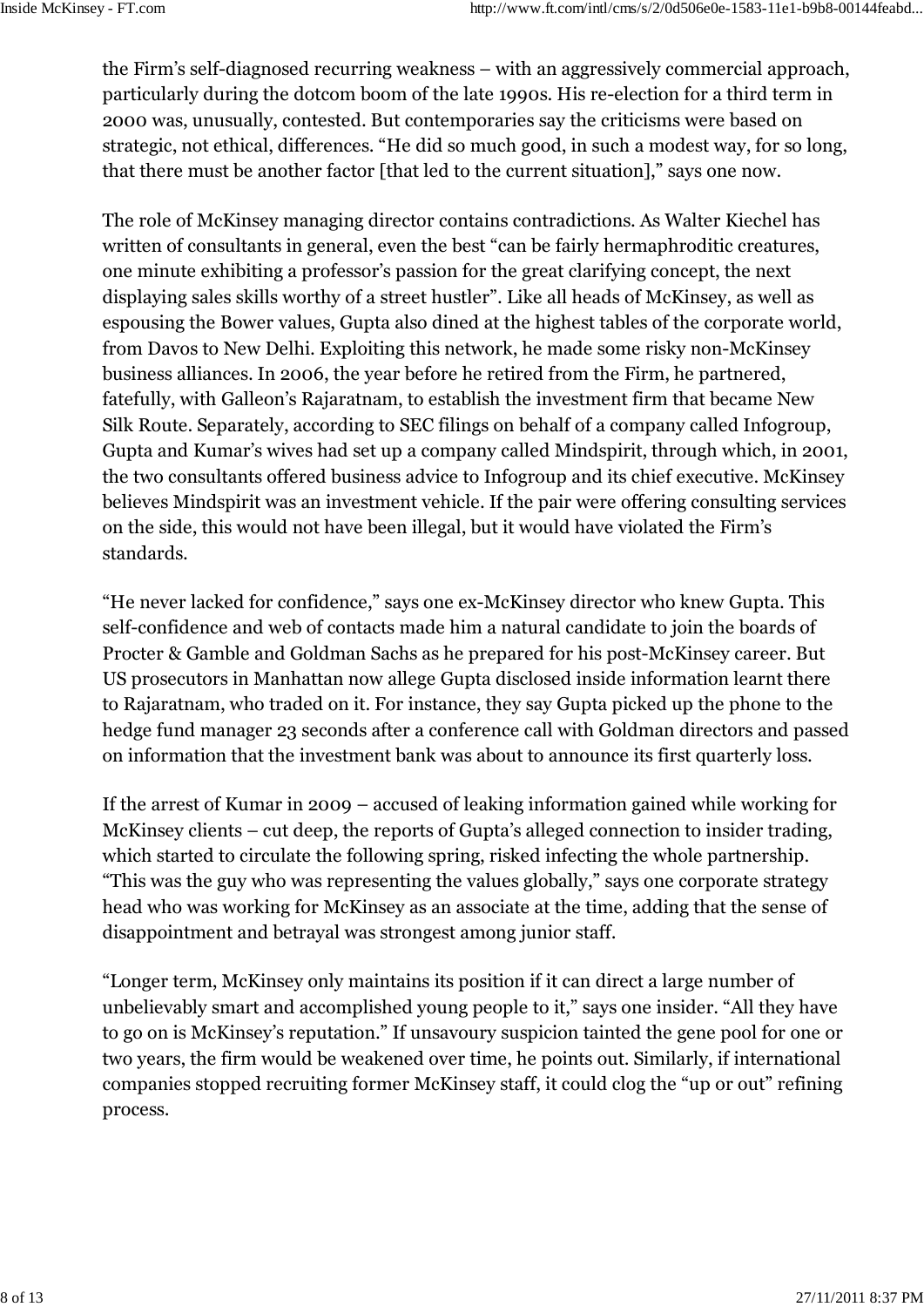

Anil Kumar, former McKinsey partner, arrested in 2009; admitted leaking confidential information to hedge fund founder Raj Rajaratnam. Still awaiting sentence

The Kumar and Gupta cases are different. Anil Kumar admitted leaking information learnt from McKinsey clients while working for the Firm. The accusations against Gupta relate to events that happened after he left McKinsey – and he denies the accusations. Yet the charges could still strike at the core not only of the McKinsey consulting model, but of the whole industry: the implicit recognition by customers that knowledge of industries, countries and individual companies built up within the firm will be recycled for their benefit. If trusted advisers are no longer seen

as trustworthy or private information leaks out of the system – let alone is sold by consultants for personal gain – clients are "going to be a bit gun-shy and a bit more careful about which doors they leave unlocked", says Paul Gronwall, senior analyst at Kennedy Consulting Research & Advisory.

The whole affair has stirred up the doubts of sceptics. Richard Rumelt, strategy professor at UCLA, points out that, "Ideally, companies want inside knowledge of their industry without spying on their competitors." The dean of another business school puts a more critical gloss on McKinsey's work: "The selling proposition for McKinsey is 'We have worked for all of your competitors and we will bring that knowledge to bear on this task, but it will be scrubbed.' The fact that these companies are willing to hire [McKinsey] on that basis is flabbergasting. [The Firm] is dependent on the supreme naivety of its client base."

It is not the first time McKinsey's reputation has suffered. But past attacks centred mainly on the work the Firm had done, or the mistakes its high-profile alumni had made. The Enron scandal, which broke 10 years ago (during Gupta's tenure as global managing director), put the Firm in the line of fire because the energy company had been a client and because ex-McKinseyite Jeff Skilling had been the disgraced group's chief executive. Swiss Air went belly up after pursuing a disastrous policy of acquisitions, following advice from McKinsey (the Firm's standard defence is that the airline bought the right strategy but then did the wrong deals).

As the partnership has built closer relationships with governments, it has also found itself in the crosshairs of wider political debate and subject to accusations that its much-vaunted research is not as thorough or well-grounded as McKinsey likes to imply. For instance, one UK academic blames McKinsey for pushing too hard the 1990s fashion, in Britain and elsewhere, for a more market-oriented public sector, commenting: "McKinsey and other management consultancies provided the neo-liberal scripts for the New Public Management reforms. These scripts are not founded on validated knowledge."

But McKinsey is better able to repel these sorts of criticisms than to see off the frontal assault on its reputation from the recent Kumar and Gupta cases. In attempting to do so,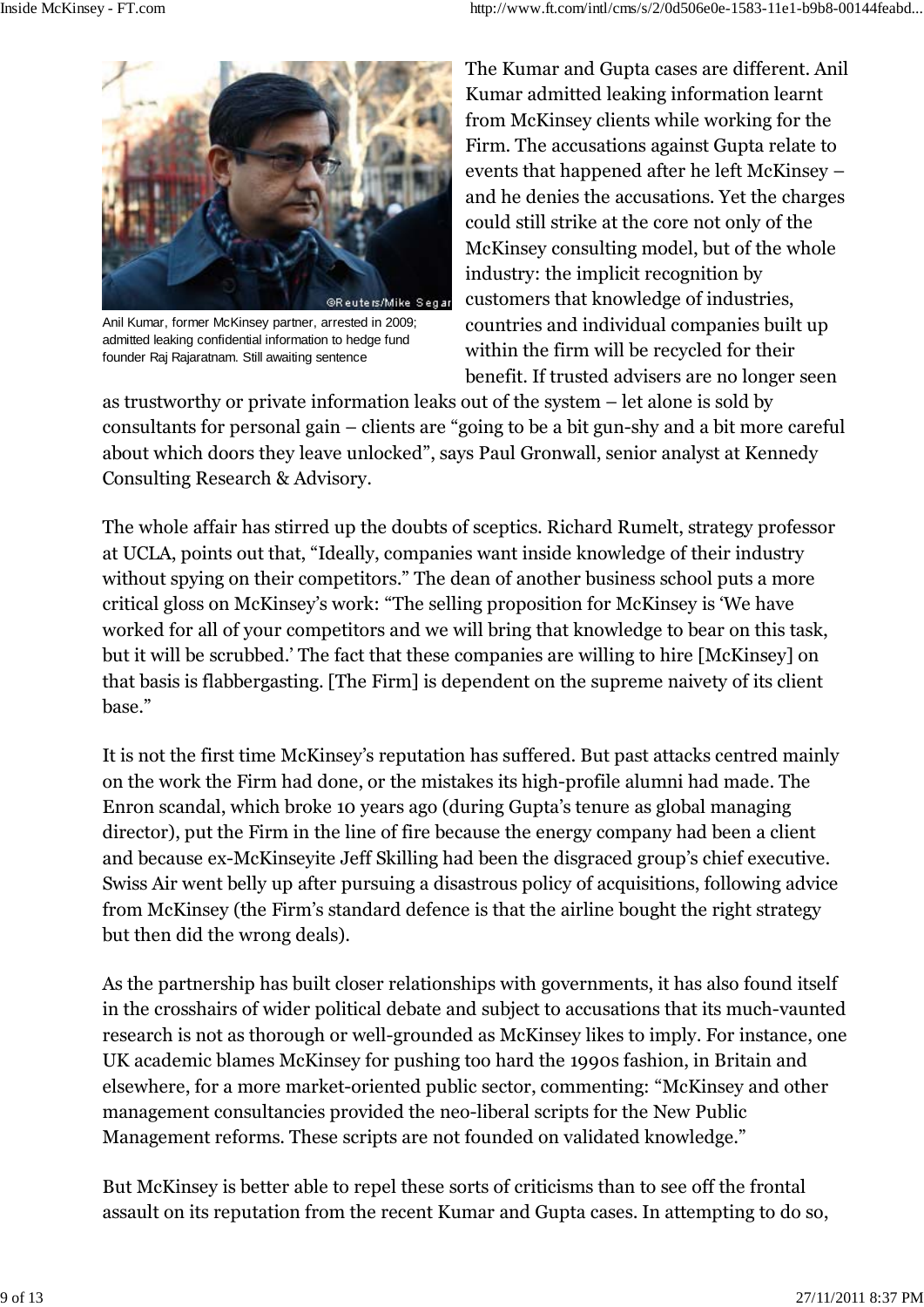the Firm has, characteristically, applied the same hyper-analytical approach to its own predicament as it would to any knotty corporate problem.

The partners' principal anxiety was summed up in one recurring question: 'Why didn't we pick up on it?'

The partnership has communicated with its staff and former staff regularly since Kumar was arrested in 2009, and with added intensity since the firestorm around its reputation grew hotter in the spring. With outside legal help and following an independent inquiry, it has improved protection of confidential client data, reviewed its ethics policies and standards. It has defined what constitutes "material non-public information", created a formal "stop-list" of client stocks that no member of

staff (not only those on that assignment) can trade, added new training policies and strengthened governance.

But McKinsey has also reacted in an idiosyncratic way. Its senior people have gone delving back through history – the Firm's own and that of other institutions, including those with which it is most frequently compared. Interviewed by the FT in June, Dominic Barton said he had been "thinking what happened with the suppression of the Jesuits in the 1700s. This may seem strange, but [it was] an organisation that was thriving and doing well and all of a sudden was severely challenged." At the same time, Barton has revisited setbacks the firm had suffered in the past. He has benefited from the coincidence that a team of historians, under the supervision of high-profile British academic Sir David Cannadine, is putting the finishing touches to an internal history of the partnership.

Interviewed again last month, Barton said: "We've spent a lot of time looking at our history: for instance, in 1937 we almost went down. We had a difficult period during the war and in the late '40s when we lost a lot of people to industry."

The perils of over-rapid expansion are a thread running through the Firm's history – and potentially affecting its future. Paul Friga, who worked at McKinsey in the late 1990s and now lectures on consulting at the University of North Carolina's Kenan-Flagler business school, says McKinsey needs to answer one key question: "How do you maintain quality with growth?"

What went unspoken when Barton's predecessor Ian Davis took over from Rajat Gupta in 2003, but is now common currency among self-critical McKinseyites, is that the firm grew too quickly in the preceding decade, more than doubling the number of consultants from 3,300 to 7,700 between 1994 and 2001. The rapid ballooning of the size of the partnership put the apprenticeship model – by which juniors learn from partners – under strain.

Davis refocused McKinsey on the Bower principles. Rather than riding the boom of the mid-2000s, he turned away business, and said No to regional heads – including Barton, then heading Asia – who wanted to grow faster. Now Barton himself is doing the same thing, pacing the organisation's growth. "What I'm most keen on is that we're the most relevant institution," he says, "and it's not about size."

Davis himself echoes his successor: "When McKinsey values come under pressure, it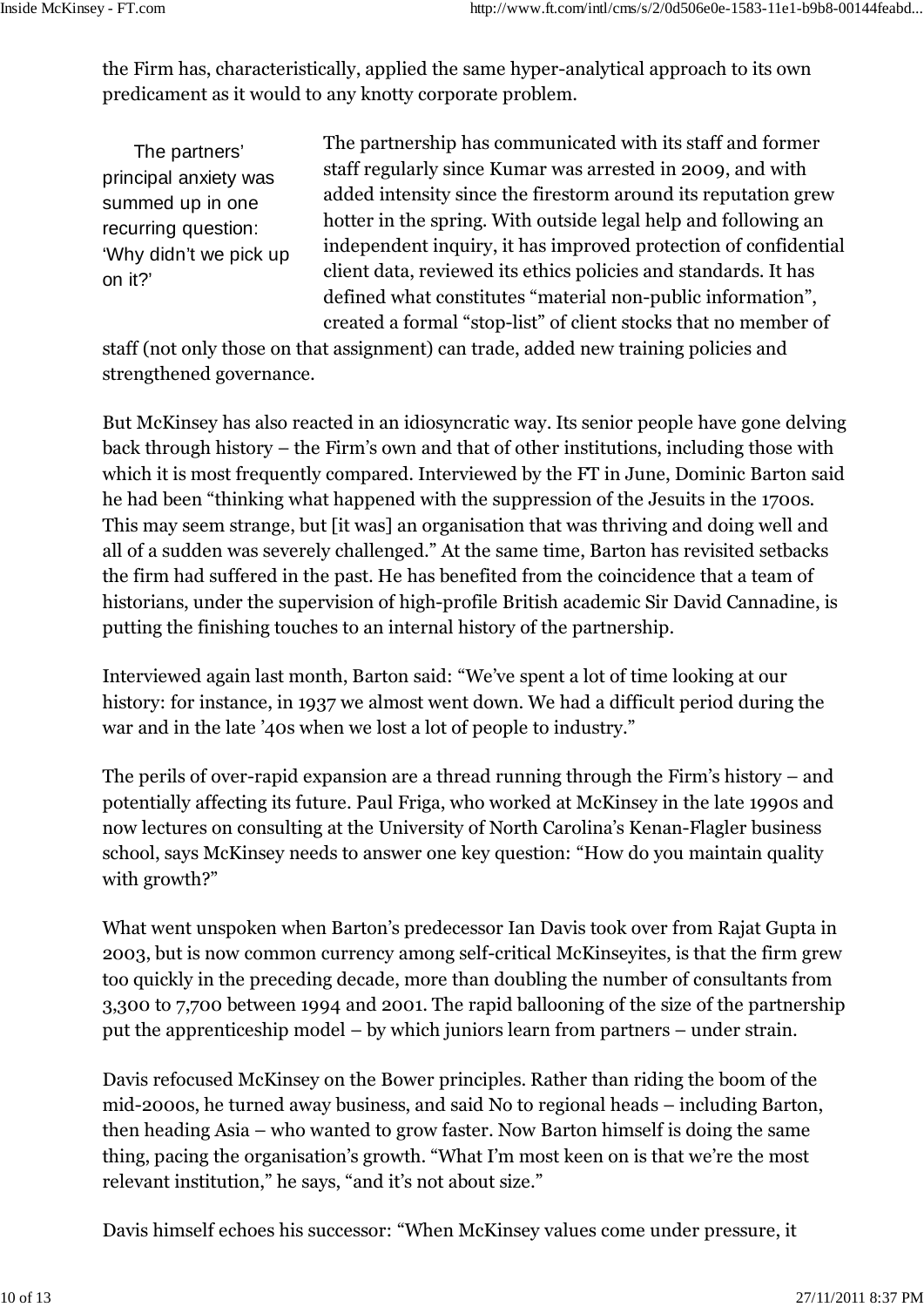hasn't been a matter of size but a matter of pace of growth," he says.

To blame Kumar and Gupta's alleged failings on rapid expansion is too simple, however. Partners point out that both men already held high office at the consultancy at the time of the late-1990s hiring boom. What is more, the introspective inquiry led by Davis in 2003 into that period of expansion – and the subsequent refocusing on the values – self-evidently did not prevent Kumar's breach of the McKinsey code, or Gupta's alleged divergence from it after his retirement. Even so, the Gupta-Kumar crisis has underlined the challenge of managing a partnership as large as McKinsey, with 9,000 consultants across the globe. Barton now urges his colleagues "to think of [the Firm] as a partnership of 15 people. How would we act if there were 15 of us?"

**. . .**

"'Gupta-gate' is absolutely traumatic," says Roger Parry, former McKinsey consultant and now chairman of YouGov, the pollster, among other companies. "They [McKinsey partners] hated how much was made of it – because they knew how isolated it was."

To date, there is no firm evidence of damage to McKinsey's business. Even those that had Anil Kumar or Rajat Gupta leading their account express confidence in the firm and a willingness to continue using it. And people still long to work for McKinsey. Paul Friga at Kenan-Flagler confirms that for his students "the appetite is still there. In fact, we're going to have more people go to McKinsey this year than we have in the past six or seven".

'If Bower were alive today and this [scandal] happened, he'd have a heart attack,' says one industry observer

The Firm hired some 2,000 people in 2010. While the emphasis is still on grabbing a large share of top Baker and Rhodes scholars, or their equivalent, the intake is, if anything, more diverse than ever, including lawyers, philosophers, 250 medical doctors, and at least two poets. Certainly, the 100 London School of Economics students who attended a presentation last month were more interested in joining McKinsey than the threat to its ethical foundations. The Galleon

case was not raised, either by the recruiters, or the potential recruits. "I don't know how many students know [about Rajaratnam]," said one LSE student who attended. "I'm not sure if it has had any impact. We've never spoken about it."

But McKinsey's leaders cannot afford to stop patching and polishing the Firm's pipeline to power. Two weeks after the LSE presentations, Rajat Gupta was arrested and charged with one count of conspiracy to commit securities fraud and five of securities fraud, prompting further blanket media coverage. He has pleaded not guilty. His lawyer has said the charges are baseless and that the former McKinsey boss "did not trade in any securities, did not tip Mr Rajaratnam so he could trade and did not share in any profits as part of any quid pro quo".

The build-up to the trial could well coincide with the build-up to Barton's expected re-election in the first quarter of next year: the managing director seems likely to be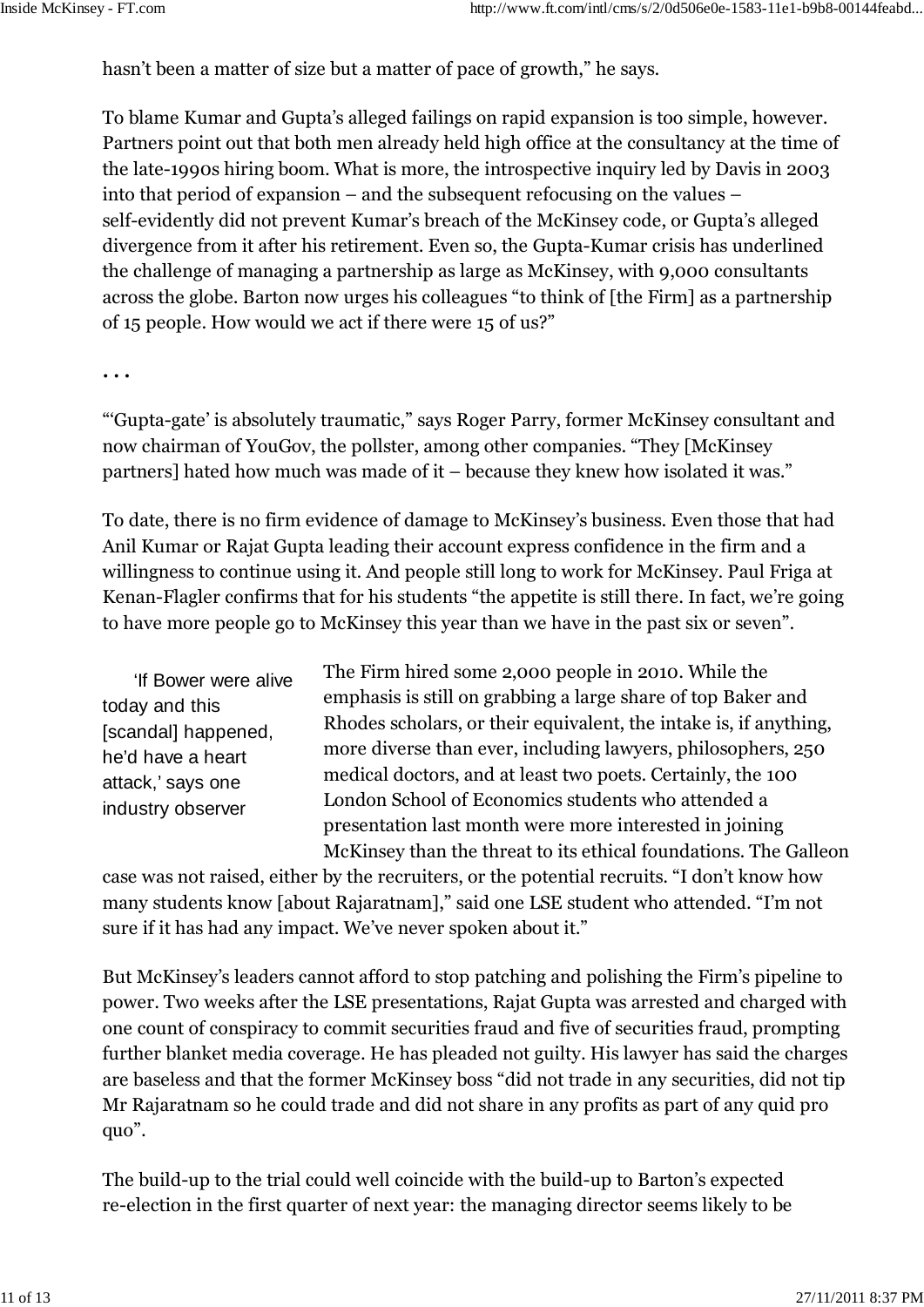returned for a second term. He claims to be thinking as much about the judgment of ex-directors 20 or 30 years hence as that of his fellow partners in 2012 and implies he will continue to lead the chastened firm on a more conservative post-Gupta path, particularly in difficult emerging markets. "I'm more worried about being criticised for having gambled big, than for having missed an opportunity," he says. Some McKinsey partners are now concerned that the firm may worry itself to a standstill about the implications of the Gupta and Kumar cases. "We have to be careful we don't do a Sarbanes-Oxley-style overreaction," says a current partner, referring to the over-bureaucratic US corporate reform bill rushed through after the Enron and WorldCom scandals a decade ago.

When Barton stood up last month in Istanbul to address 440 directors at their regular gathering, he made a joke about such meetings always coinciding with some development in the insider trading case. That was the extent of formal references to the scandal. Perhaps the meeting of partners in Washington seven months earlier, as the Gupta and Kumar revelations came out, was cathartic. One person present in Washington says he emerged from that meeting with the "sense that it was a very fortunate coincidence that we were all together that week … We could talk through exactly what this meant". Or perhaps, as one ex-director puts it, McKinsey has started to acknowledge that "sometimes shit happens and you just have to move on".

Talking about the Kumar and Gupta affairs to the FT last month, Barton said, "We will never forget it." Doubts sown by the saga will persist. While McKinsey has conducted its own internal reviews, it still cannot explain how Gupta and Kumar reached the top of the Firm – with its obsessive recruitment process, its cross-checks, its self-analysis, its culture of challenge – and then apparently turned bad. The Firm has not yet answered the question posed by partners in Washington, on that morning in March: "Why didn't we pick up on it?"

*Andrew Hill is an associate editor of the FT. To comment on this article, please email* magazineletters@ft.com

.......................................................................

### **BOWER'S PRINCIPLES**

### **Our Mission**

To help our clients make distinctive, lasting, and substantial improvements in their performance, and to build a great Firm that attracts, develops, excites, and retains exceptional people

#### **Our Values**

#### **Adhere to the highest professional standards**

● Put client interests ahead of the Firm's